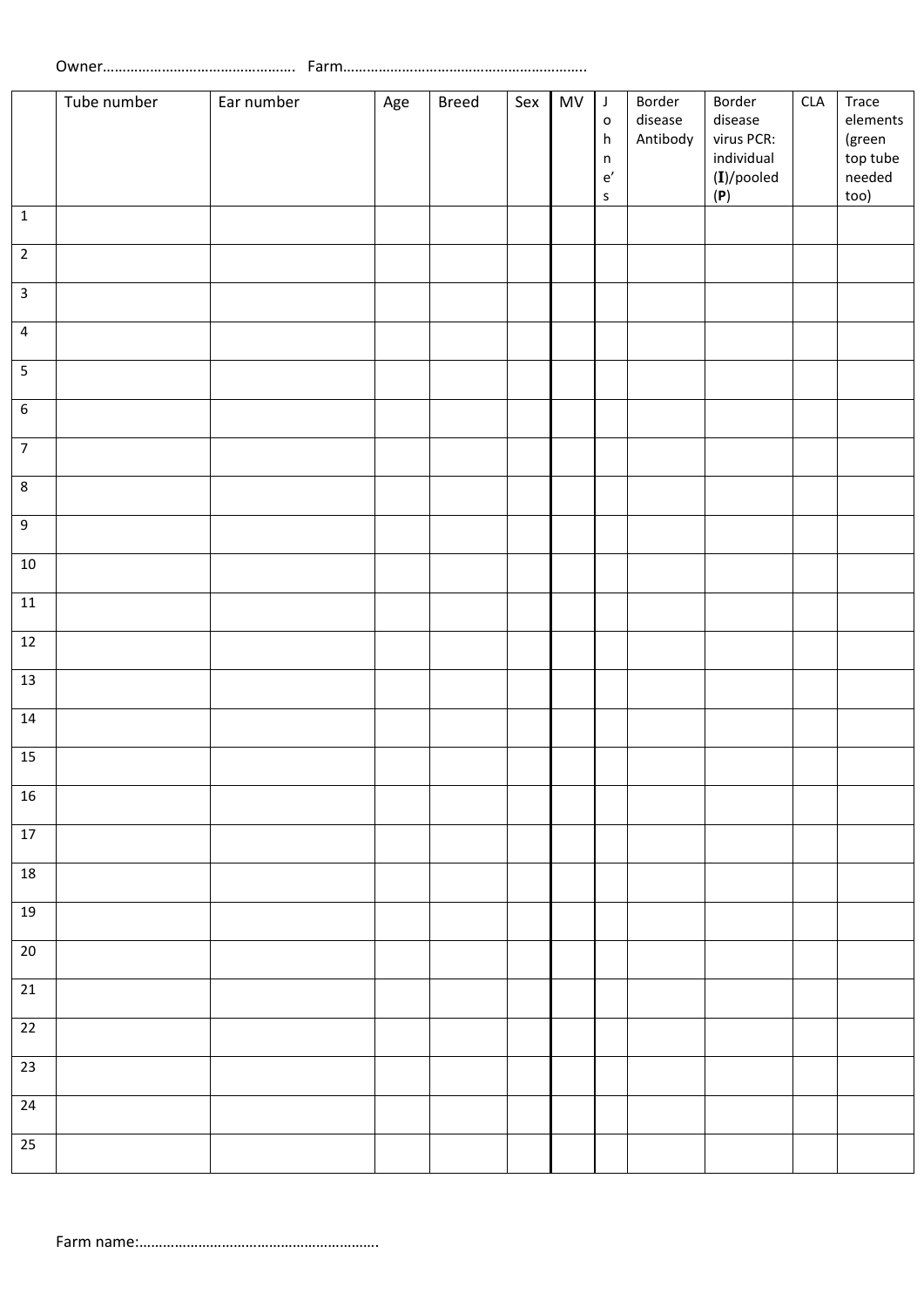|                 | Tube number | Ear number | Age | <b>Breed</b> | Sex | MV | $\mathsf J$<br>$\mathsf{o}$<br>$\boldsymbol{\mathsf{h}}$<br>$\sf n$<br>$\mathsf{e}'$<br>$\sf S$ | Border<br>disease<br>Antibody | Border<br>disease<br>virus PCR:<br>individual<br>$(I)/$ pooled<br>(P) | CLA | Trace<br>elements<br>(green<br>top tube<br>needed<br>too) |
|-----------------|-------------|------------|-----|--------------|-----|----|-------------------------------------------------------------------------------------------------|-------------------------------|-----------------------------------------------------------------------|-----|-----------------------------------------------------------|
| $26\,$          |             |            |     |              |     |    |                                                                                                 |                               |                                                                       |     |                                                           |
| $\overline{27}$ |             |            |     |              |     |    |                                                                                                 |                               |                                                                       |     |                                                           |
| 28              |             |            |     |              |     |    |                                                                                                 |                               |                                                                       |     |                                                           |
| $\overline{29}$ |             |            |     |              |     |    |                                                                                                 |                               |                                                                       |     |                                                           |
| $30\,$          |             |            |     |              |     |    |                                                                                                 |                               |                                                                       |     |                                                           |
| 31              |             |            |     |              |     |    |                                                                                                 |                               |                                                                       |     |                                                           |
| 32              |             |            |     |              |     |    |                                                                                                 |                               |                                                                       |     |                                                           |
| 33              |             |            |     |              |     |    |                                                                                                 |                               |                                                                       |     |                                                           |
| 34              |             |            |     |              |     |    |                                                                                                 |                               |                                                                       |     |                                                           |
| 35<br>$36\,$    |             |            |     |              |     |    |                                                                                                 |                               |                                                                       |     |                                                           |
| 37              |             |            |     |              |     |    |                                                                                                 |                               |                                                                       |     |                                                           |
| 38              |             |            |     |              |     |    |                                                                                                 |                               |                                                                       |     |                                                           |
| 39              |             |            |     |              |     |    |                                                                                                 |                               |                                                                       |     |                                                           |
|                 |             |            |     |              |     |    |                                                                                                 |                               |                                                                       |     |                                                           |
| 40              |             |            |     |              |     |    |                                                                                                 |                               |                                                                       |     |                                                           |
| 41              |             |            |     |              |     |    |                                                                                                 |                               |                                                                       |     |                                                           |
| 42              |             |            |     |              |     |    |                                                                                                 |                               |                                                                       |     |                                                           |
| 43              |             |            |     |              |     |    |                                                                                                 |                               |                                                                       |     |                                                           |
| 44              |             |            |     |              |     |    |                                                                                                 |                               |                                                                       |     |                                                           |
| 45              |             |            |     |              |     |    |                                                                                                 |                               |                                                                       |     |                                                           |
| 46              |             |            |     |              |     |    |                                                                                                 |                               |                                                                       |     |                                                           |
| 47              |             |            |     |              |     |    |                                                                                                 |                               |                                                                       |     |                                                           |
| 48              |             |            |     |              |     |    |                                                                                                 |                               |                                                                       |     |                                                           |
| 49              |             |            |     |              |     |    |                                                                                                 |                               |                                                                       |     |                                                           |
| 50              |             |            |     |              |     |    |                                                                                                 |                               |                                                                       |     |                                                           |
|                 |             |            |     |              |     |    |                                                                                                 |                               |                                                                       |     |                                                           |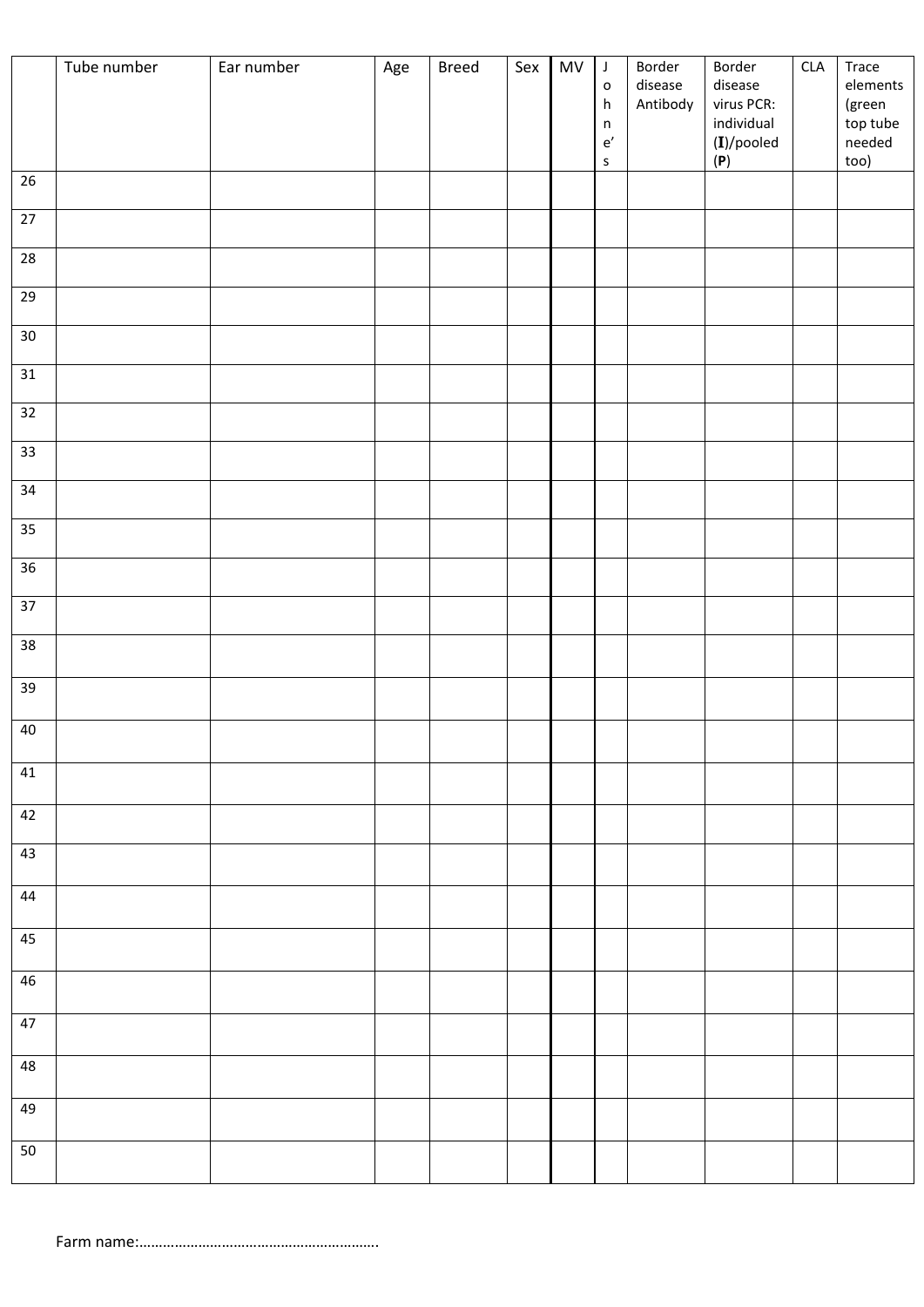|        | Tube number | Ear number | Age | <b>Breed</b> | Sex | ${\sf MV}$ | $\mathsf J$<br>$\mathsf{o}$ | Border<br>disease | Border<br>disease        | $\ensuremath{\mathsf{CLA}}$ | Trace<br>elements            |
|--------|-------------|------------|-----|--------------|-----|------------|-----------------------------|-------------------|--------------------------|-----------------------------|------------------------------|
|        |             |            |     |              |     |            | h<br>$\sf n$                | Antibody          | virus PCR:<br>individual |                             | (green<br>top tube<br>needed |
|        |             |            |     |              |     |            | $\mathsf{e}'$<br>$\sf S$    |                   | $(I)/$ pooled<br>(P)     |                             | too)                         |
| 51     |             |            |     |              |     |            |                             |                   |                          |                             |                              |
| 52     |             |            |     |              |     |            |                             |                   |                          |                             |                              |
| 53     |             |            |     |              |     |            |                             |                   |                          |                             |                              |
| 54     |             |            |     |              |     |            |                             |                   |                          |                             |                              |
| 55     |             |            |     |              |     |            |                             |                   |                          |                             |                              |
| 56     |             |            |     |              |     |            |                             |                   |                          |                             |                              |
| 57     |             |            |     |              |     |            |                             |                   |                          |                             |                              |
| $58$   |             |            |     |              |     |            |                             |                   |                          |                             |                              |
| 59     |             |            |     |              |     |            |                             |                   |                          |                             |                              |
| 60     |             |            |     |              |     |            |                             |                   |                          |                             |                              |
| 61     |             |            |     |              |     |            |                             |                   |                          |                             |                              |
| 62     |             |            |     |              |     |            |                             |                   |                          |                             |                              |
| 63     |             |            |     |              |     |            |                             |                   |                          |                             |                              |
| 64     |             |            |     |              |     |            |                             |                   |                          |                             |                              |
| 65     |             |            |     |              |     |            |                             |                   |                          |                             |                              |
| 66     |             |            |     |              |     |            |                             |                   |                          |                             |                              |
| 67     |             |            |     |              |     |            |                             |                   |                          |                             |                              |
| 68     |             |            |     |              |     |            |                             |                   |                          |                             |                              |
| 69     |             |            |     |              |     |            |                             |                   |                          |                             |                              |
| $70\,$ |             |            |     |              |     |            |                             |                   |                          |                             |                              |
| $71\,$ |             |            |     |              |     |            |                             |                   |                          |                             |                              |
| 72     |             |            |     |              |     |            |                             |                   |                          |                             |                              |
| 73     |             |            |     |              |     |            |                             |                   |                          |                             |                              |
| $74$   |             |            |     |              |     |            |                             |                   |                          |                             |                              |
| $75\,$ |             |            |     |              |     |            |                             |                   |                          |                             |                              |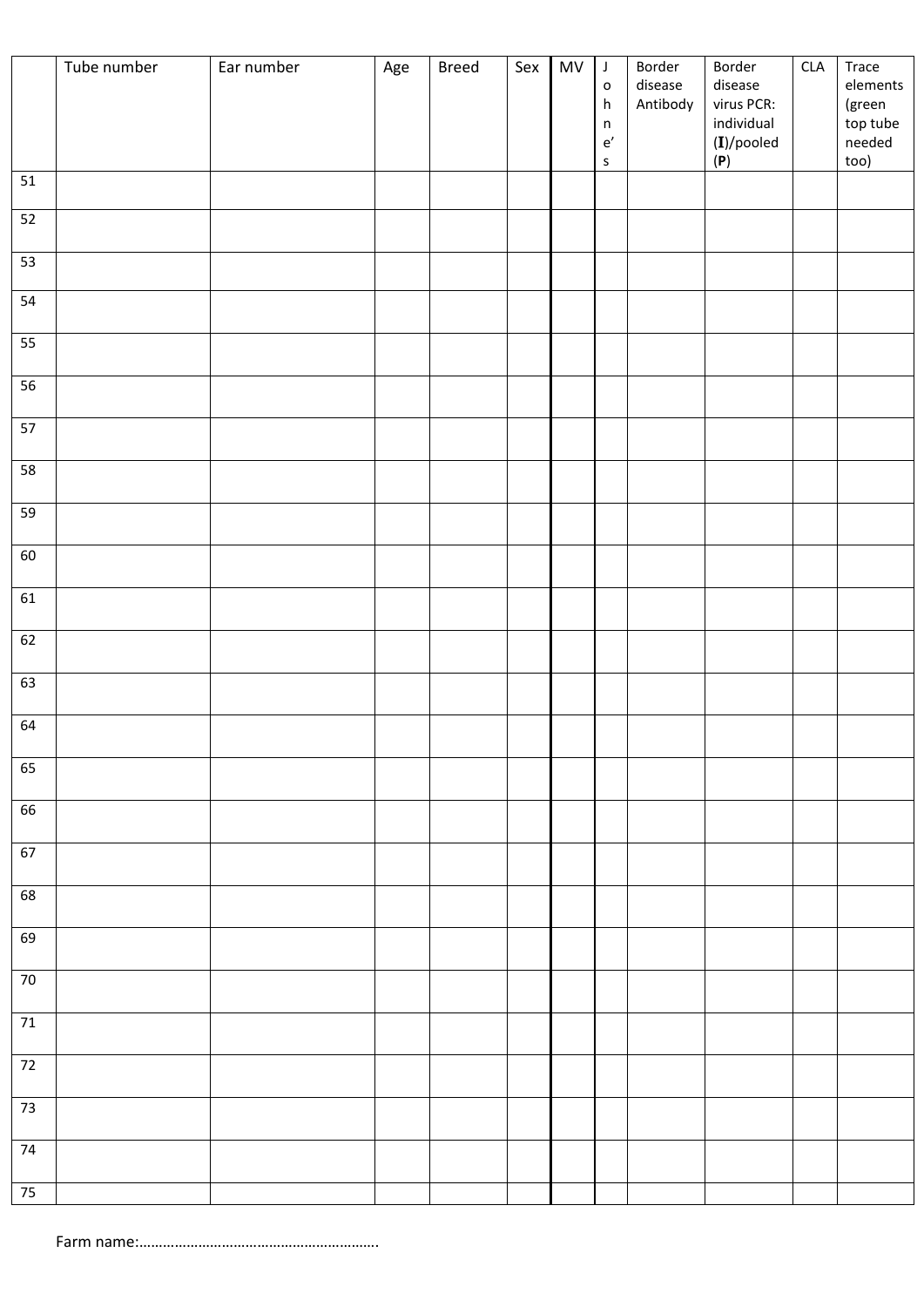|            | Tube number | Ear number | Age | <b>Breed</b> | Sex | <b>MV</b> | $\mathsf J$<br>$\mathsf{o}$<br>h<br>$\sf n$<br>$\mathsf{e}'$<br>$\sf S$ | Border<br>disease<br>Antibody | Border<br>disease<br>virus PCR:<br>individual<br>$(I)/$ pooled<br>(P) | $\ensuremath{\mathsf{CLA}}$ | Trace<br>elements<br>(green<br>top tube<br>needed<br>too) |
|------------|-------------|------------|-----|--------------|-----|-----------|-------------------------------------------------------------------------|-------------------------------|-----------------------------------------------------------------------|-----------------------------|-----------------------------------------------------------|
| 76         |             |            |     |              |     |           |                                                                         |                               |                                                                       |                             |                                                           |
| $77\,$     |             |            |     |              |     |           |                                                                         |                               |                                                                       |                             |                                                           |
| ${\bf 78}$ |             |            |     |              |     |           |                                                                         |                               |                                                                       |                             |                                                           |
| 79         |             |            |     |              |     |           |                                                                         |                               |                                                                       |                             |                                                           |
| $80\,$     |             |            |     |              |     |           |                                                                         |                               |                                                                       |                             |                                                           |
| 81         |             |            |     |              |     |           |                                                                         |                               |                                                                       |                             |                                                           |
| 82         |             |            |     |              |     |           |                                                                         |                               |                                                                       |                             |                                                           |
| 83         |             |            |     |              |     |           |                                                                         |                               |                                                                       |                             |                                                           |
| 84         |             |            |     |              |     |           |                                                                         |                               |                                                                       |                             |                                                           |
| 85         |             |            |     |              |     |           |                                                                         |                               |                                                                       |                             |                                                           |
| 86         |             |            |     |              |     |           |                                                                         |                               |                                                                       |                             |                                                           |
| $87\,$     |             |            |     |              |     |           |                                                                         |                               |                                                                       |                             |                                                           |
| $88\,$     |             |            |     |              |     |           |                                                                         |                               |                                                                       |                             |                                                           |
| 89         |             |            |     |              |     |           |                                                                         |                               |                                                                       |                             |                                                           |
| $90\,$     |             |            |     |              |     |           |                                                                         |                               |                                                                       |                             |                                                           |
| 91         |             |            |     |              |     |           |                                                                         |                               |                                                                       |                             |                                                           |
| 92         |             |            |     |              |     |           |                                                                         |                               |                                                                       |                             |                                                           |
| 93         |             |            |     |              |     |           |                                                                         |                               |                                                                       |                             |                                                           |
| 94         |             |            |     |              |     |           |                                                                         |                               |                                                                       |                             |                                                           |
| 95         |             |            |     |              |     |           |                                                                         |                               |                                                                       |                             |                                                           |
| 96         |             |            |     |              |     |           |                                                                         |                               |                                                                       |                             |                                                           |
| 97         |             |            |     |              |     |           |                                                                         |                               |                                                                       |                             |                                                           |
| 98         |             |            |     |              |     |           |                                                                         |                               |                                                                       |                             |                                                           |
| 99         |             |            |     |              |     |           |                                                                         |                               |                                                                       |                             |                                                           |
| 100        |             |            |     |              |     |           |                                                                         |                               |                                                                       |                             |                                                           |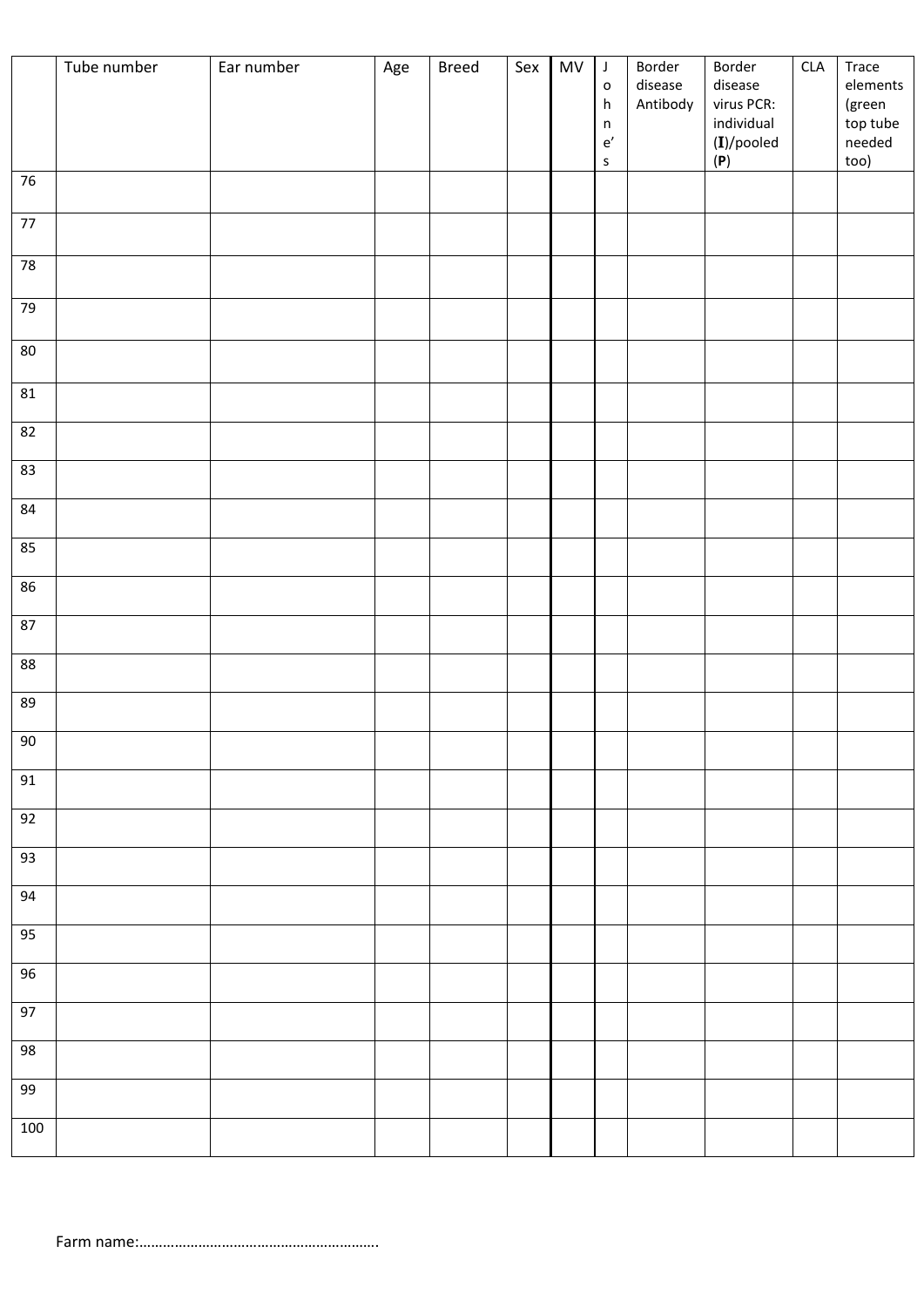|         | Tube number | Ear number | Age | <b>Breed</b> | Sex | <b>MV</b> | $\mathsf J$<br>$\mathsf{o}$<br>$\boldsymbol{\mathsf{h}}$<br>$\mathsf n$<br>$\mathsf{e}'$<br>$\sf S$ | Border<br>disease<br>Antibody | Border<br>disease<br>virus PCR:<br>individual<br>$(I)/$ pooled<br>(P) | CLA | Trace<br>elements<br>(green<br>top tube<br>needed<br>too) |
|---------|-------------|------------|-----|--------------|-----|-----------|-----------------------------------------------------------------------------------------------------|-------------------------------|-----------------------------------------------------------------------|-----|-----------------------------------------------------------|
| 101     |             |            |     |              |     |           |                                                                                                     |                               |                                                                       |     |                                                           |
| 102     |             |            |     |              |     |           |                                                                                                     |                               |                                                                       |     |                                                           |
| 103     |             |            |     |              |     |           |                                                                                                     |                               |                                                                       |     |                                                           |
| 104     |             |            |     |              |     |           |                                                                                                     |                               |                                                                       |     |                                                           |
| 105     |             |            |     |              |     |           |                                                                                                     |                               |                                                                       |     |                                                           |
| 106     |             |            |     |              |     |           |                                                                                                     |                               |                                                                       |     |                                                           |
| 107     |             |            |     |              |     |           |                                                                                                     |                               |                                                                       |     |                                                           |
| 108     |             |            |     |              |     |           |                                                                                                     |                               |                                                                       |     |                                                           |
| 109     |             |            |     |              |     |           |                                                                                                     |                               |                                                                       |     |                                                           |
| 110     |             |            |     |              |     |           |                                                                                                     |                               |                                                                       |     |                                                           |
| $111\,$ |             |            |     |              |     |           |                                                                                                     |                               |                                                                       |     |                                                           |
| 112     |             |            |     |              |     |           |                                                                                                     |                               |                                                                       |     |                                                           |
| 113     |             |            |     |              |     |           |                                                                                                     |                               |                                                                       |     |                                                           |
| 114     |             |            |     |              |     |           |                                                                                                     |                               |                                                                       |     |                                                           |
| 115     |             |            |     |              |     |           |                                                                                                     |                               |                                                                       |     |                                                           |
| 116     |             |            |     |              |     |           |                                                                                                     |                               |                                                                       |     |                                                           |
| 117     |             |            |     |              |     |           |                                                                                                     |                               |                                                                       |     |                                                           |
| 118     |             |            |     |              |     |           |                                                                                                     |                               |                                                                       |     |                                                           |
| 119     |             |            |     |              |     |           |                                                                                                     |                               |                                                                       |     |                                                           |
| 120     |             |            |     |              |     |           |                                                                                                     |                               |                                                                       |     |                                                           |
| 121     |             |            |     |              |     |           |                                                                                                     |                               |                                                                       |     |                                                           |
| 122     |             |            |     |              |     |           |                                                                                                     |                               |                                                                       |     |                                                           |
| 123     |             |            |     |              |     |           |                                                                                                     |                               |                                                                       |     |                                                           |
| 124     |             |            |     |              |     |           |                                                                                                     |                               |                                                                       |     |                                                           |
| 125     |             |            |     |              |     |           |                                                                                                     |                               |                                                                       |     |                                                           |
|         |             |            |     |              |     |           |                                                                                                     |                               |                                                                       |     |                                                           |

Farm name:…………………………………………………….